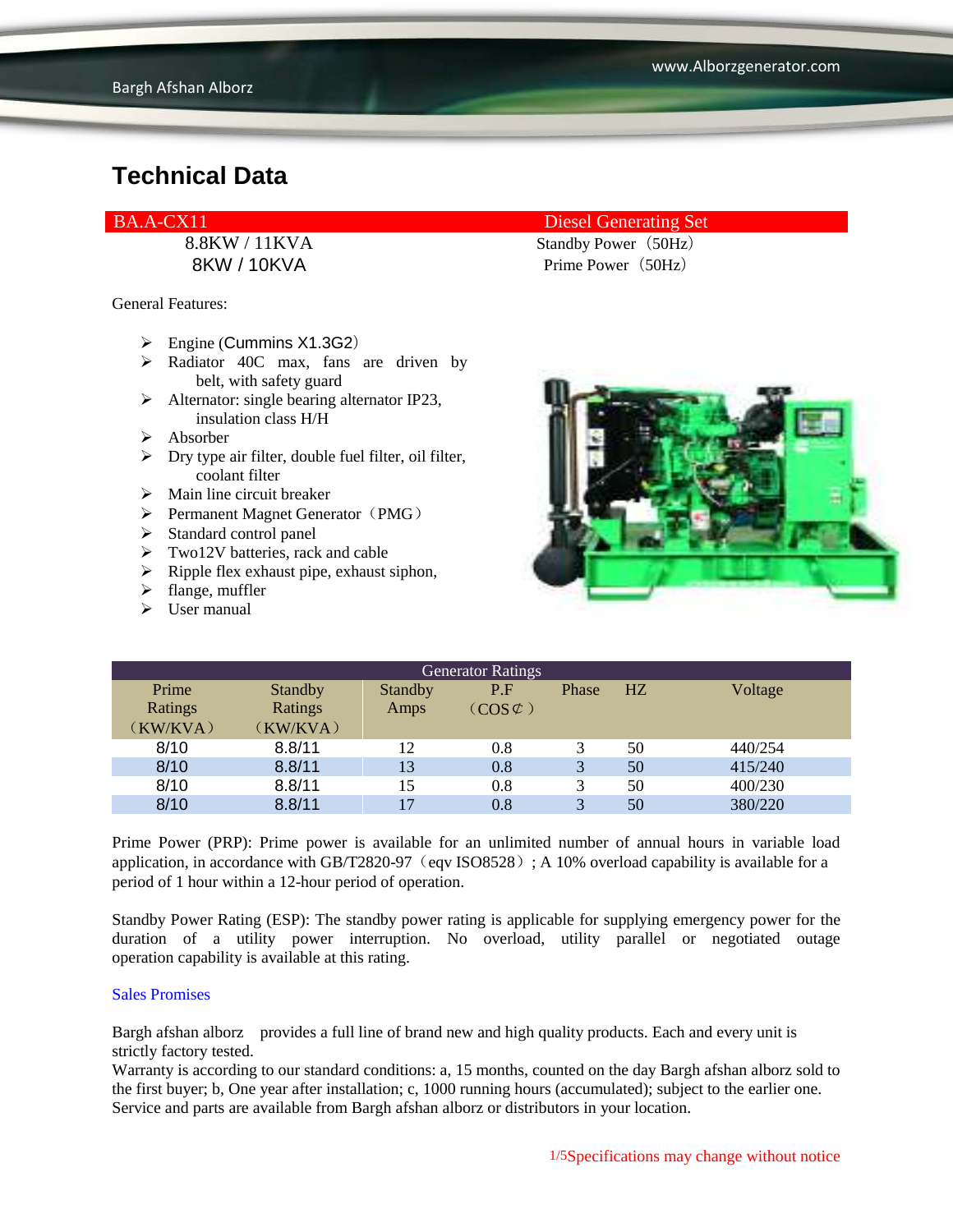| BA.A-CX11                        | <b>Diesel Generating Set</b> |  |  |  |
|----------------------------------|------------------------------|--|--|--|
|                                  | <b>ENGINE DATA</b>           |  |  |  |
| Manufacturer / Model:            | Cummins X1.3G2, 4-cycle      |  |  |  |
| Air Intake System:               | Turbo, Air/Water cooling     |  |  |  |
| Fuel System:                     | Natural                      |  |  |  |
| <b>Cylinder Arrangement:</b>     | $2$ in $L$                   |  |  |  |
| Displacement:                    | 1.29L                        |  |  |  |
| Bore and Stroke:                 | (mm)                         |  |  |  |
| <b>Compression Ratio:</b>        | 18.1                         |  |  |  |
| Rated RPM:                       | 1500rpm                      |  |  |  |
| Max. Standby Power at Rated RPM: | 8.8KW/11.95HP                |  |  |  |
| Governor Type:                   | Electronic                   |  |  |  |
| <b>Exhaust System</b>            |                              |  |  |  |
| Max Back Pressure:               | 4.6kPa                       |  |  |  |
|                                  | <b>Fuel System</b>           |  |  |  |
| 100 % (Prime Power) Load:        | 3 L/h                        |  |  |  |
| 75%(Prime Power) Load:           | 2.4L/h                       |  |  |  |
|                                  | Oil System                   |  |  |  |
| <b>Total Oil Capacity:</b>       | 4.5 L                        |  |  |  |
| Oil Consumption:                 | 0.3% of fuel consumption     |  |  |  |
|                                  |                              |  |  |  |
| Oil Pressure at Rated RPM:       | 345-483kPa                   |  |  |  |
|                                  | <b>Cooling System</b>        |  |  |  |
| <b>Total Coolant Capacity:</b>   | 4.61L                        |  |  |  |
| Thermostat:                      | 82-93°C                      |  |  |  |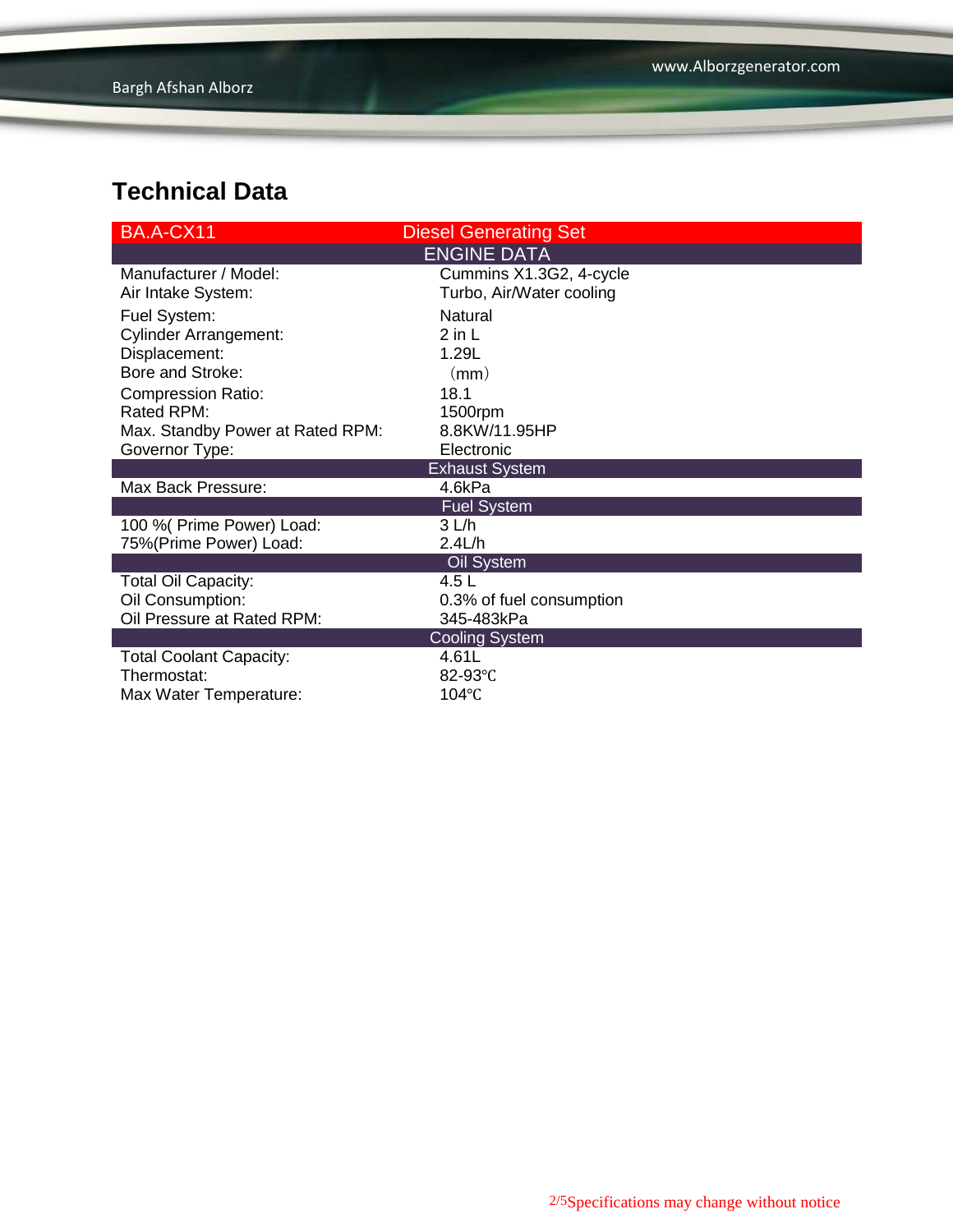| $BA.A-CX11$<br><b>Diesel Generating Set</b>                                                |                                          |  |  |  |  |
|--------------------------------------------------------------------------------------------|------------------------------------------|--|--|--|--|
| <b>ALTERNATOR SPECIFICATION</b>                                                            |                                          |  |  |  |  |
| <b>GENERAL DATA</b>                                                                        |                                          |  |  |  |  |
| Compliance with GB755, BS5000, VDE0530, NEMAMG1-22, IED34-1, CSA22.2 and AS1359 standards. |                                          |  |  |  |  |
| <b>Alternator Data</b>                                                                     |                                          |  |  |  |  |
| Number of Phase:                                                                           | 3                                        |  |  |  |  |
| Connecting Type:                                                                           | 3 Phase and 4 Wires, "Y" type connecting |  |  |  |  |
| Number of Bearing:                                                                         | 1                                        |  |  |  |  |
| Power Factor:                                                                              | 0.8                                      |  |  |  |  |
| <b>Protection Grade:</b>                                                                   | IP <sub>23</sub>                         |  |  |  |  |
| Altitude:                                                                                  | ≤1000m                                   |  |  |  |  |
| Exciter Type:                                                                              | Brushless, self-exciting                 |  |  |  |  |
| Insulation Class, Temperature Rise:                                                        | H/H                                      |  |  |  |  |
| Telephone Influence Factor (TIF):                                                          | $50$                                     |  |  |  |  |
| THF:                                                                                       | $<$ 2%                                   |  |  |  |  |
| <b>Voltage Regulation, Steady State:</b>                                                   | $\leq \pm 1\%$                           |  |  |  |  |
| <b>Alternator Capacity:</b>                                                                | 11KVA                                    |  |  |  |  |
| <b>Alternator Efficiencies:</b>                                                            | 94.8%                                    |  |  |  |  |
| Air Cooling Flow:                                                                          | 2.69 <sub>m3</sub> /s                    |  |  |  |  |
| <b>GENERATING SET DATA</b>                                                                 |                                          |  |  |  |  |
| <b>Voltage Regulation:</b>                                                                 | $\geq \pm 5\%$                           |  |  |  |  |
| <b>Voltage Regulation, Stead State:</b>                                                    | ≤±1%                                     |  |  |  |  |
| Sudden Voltage Warp (100% Sudden Reduce):                                                  | ≤+25%                                    |  |  |  |  |
| Sudden Voltage Warp (Sudden Increase):                                                     | ≤-20%                                    |  |  |  |  |
| Voltage Stable Time (100% Sudden Reduce):                                                  | ≤6S                                      |  |  |  |  |
| Voltage Stable Time (Sudden Increase)                                                      | $≤6S$                                    |  |  |  |  |
| Frequency Regulation, Stead State:                                                         | $≤5%$                                    |  |  |  |  |
| Frequency Waving:                                                                          | ≤0.5%                                    |  |  |  |  |
| Sudden Frequency Warp (100% Sudden Reduce):                                                | $≤+12%$                                  |  |  |  |  |
| Sudden Frequency Warp (Sudden Increase):                                                   | $≤-10%$                                  |  |  |  |  |
| Frequency Recovery Time (100% Sudden Reduce):                                              | ≤5 $S$                                   |  |  |  |  |
| Frequency Recovery Time (Sudden Increase):                                                 | $≤5S$                                    |  |  |  |  |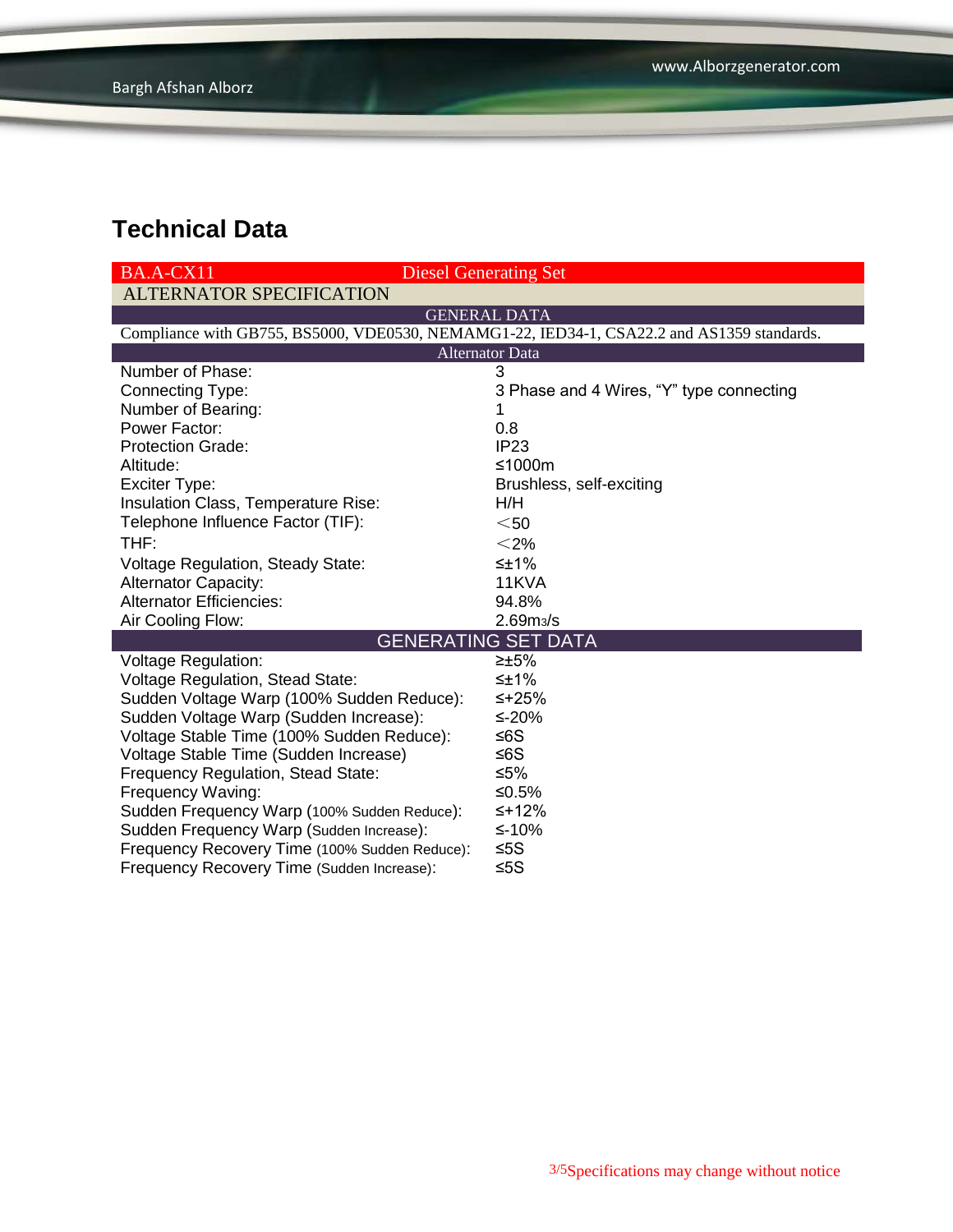| BA.A-CX11                           | <b>Diesel Generating Set</b> |                                  |  |
|-------------------------------------|------------------------------|----------------------------------|--|
| Options                             |                              |                                  |  |
| Engine                              | <b>Fuel System</b>           | <b>Control System</b>            |  |
| Heater 2KW & 4KW                    | Daily Fuel Tank              | <b>Auto Control Panel</b>        |  |
| Battery Charger 3.5A & 7A           | <b>Base Fuel Tank</b>        | Remote Control Panel             |  |
|                                     | <b>Water Separator</b>       | Auto Transfer Switch (ATS)       |  |
|                                     | <b>Fuel Level Sensor</b>     | <b>Paralleling System</b>        |  |
|                                     |                              |                                  |  |
| <b>Anti-Condensation Heater</b>     | Rainproof Type               | <b>Engine Parts Drawing List</b> |  |
| Drop CT (For Paralleling)           | Soundproof Type              | <b>Spare Parts</b>               |  |
|                                     | <b>Container Type</b>        |                                  |  |
| Dimension & Weight                  |                              |                                  |  |
| <b>Standard Configuration</b>       | <b>With Base Fuel Tank</b>   | Soundproof Type                  |  |
| (Open Type)                         |                              |                                  |  |
| Overall Size: 1350 (mm)             |                              |                                  |  |
| $\times 600$ (mm) $\times 900$ (mm) |                              |                                  |  |
| Weight: 380kg                       |                              |                                  |  |
|                                     |                              |                                  |  |